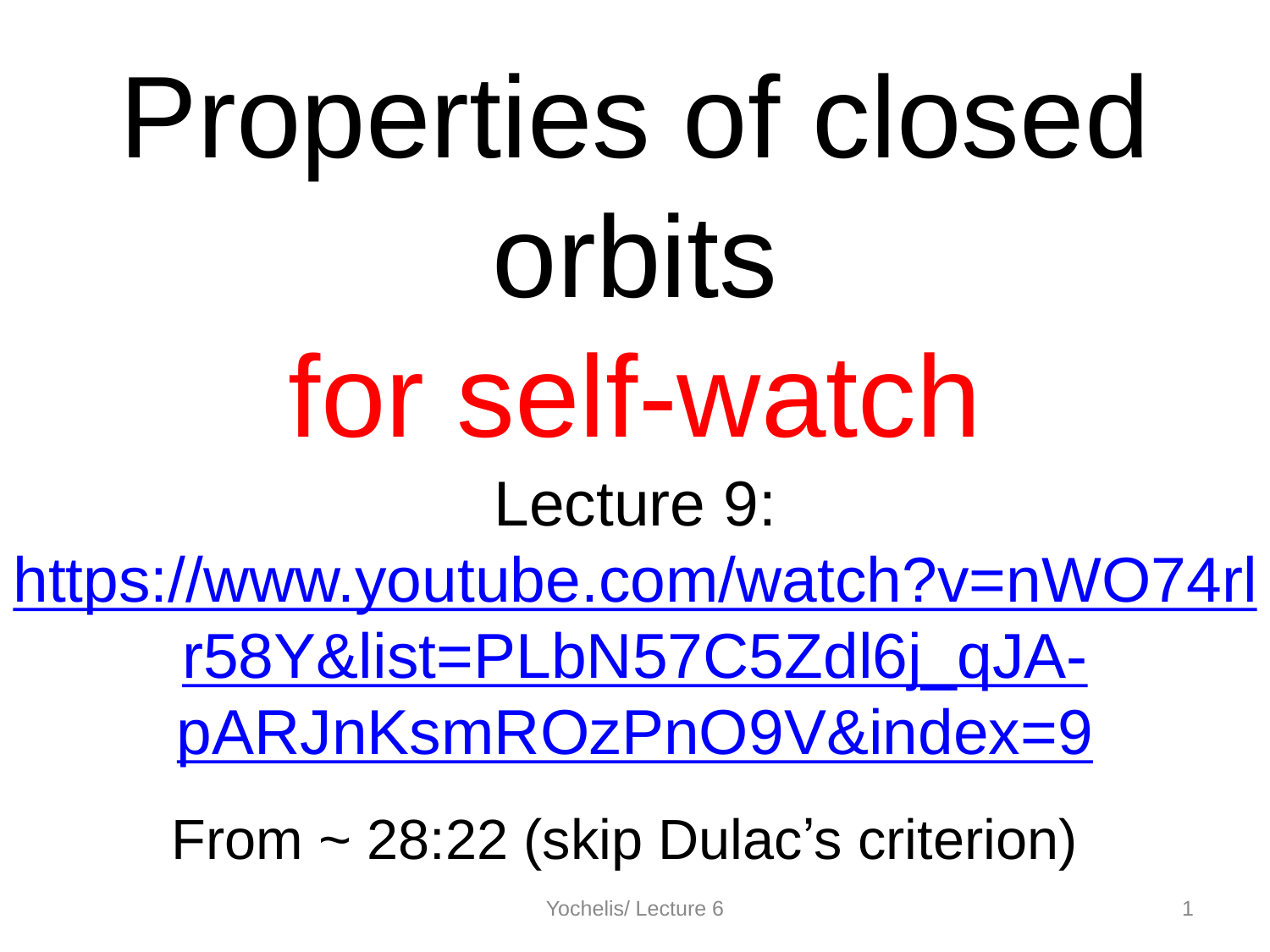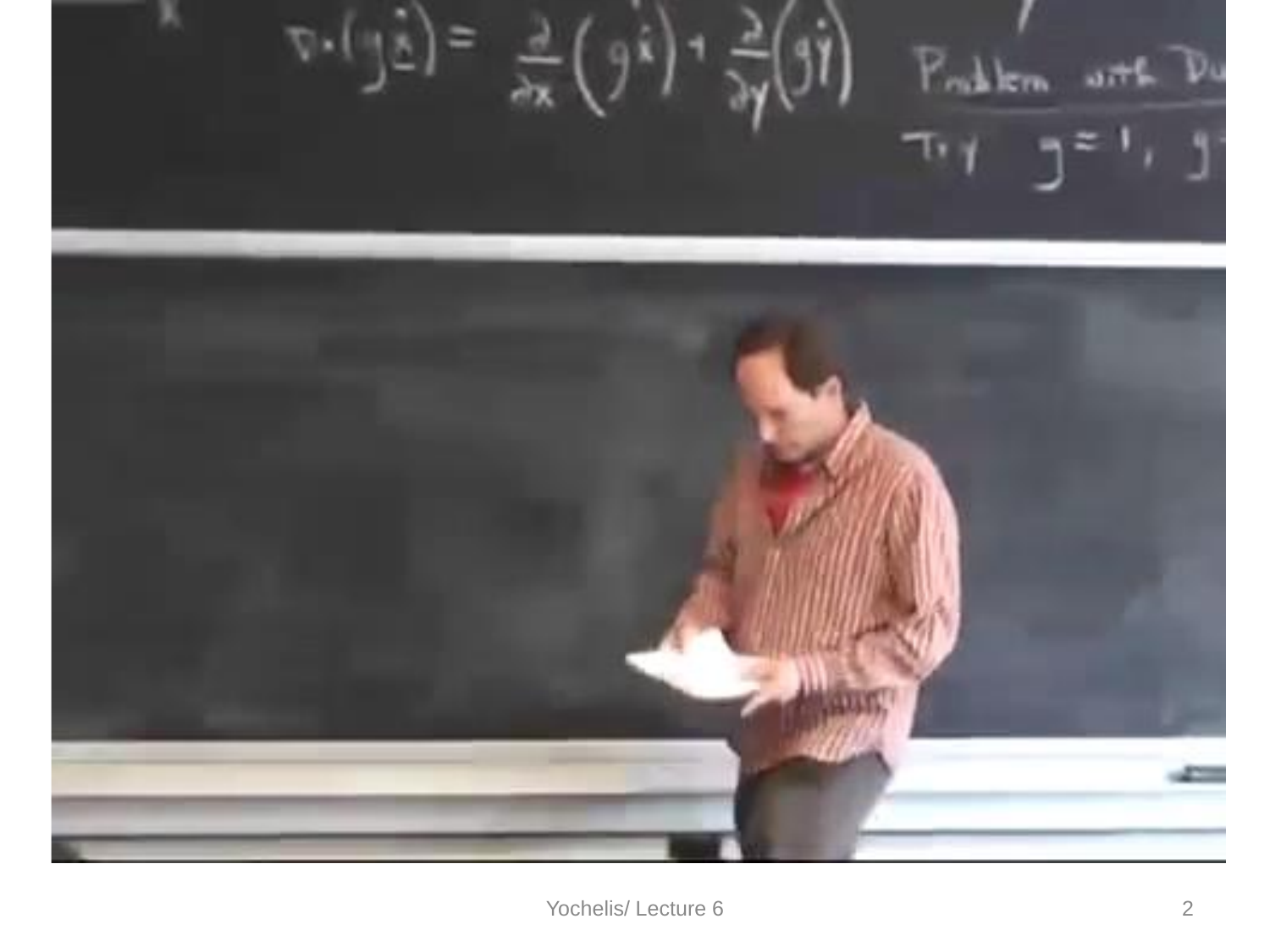Main points to pay attention to:

- Poincaré-Bendixson theorem: existence of periodic orbits
- Nullclines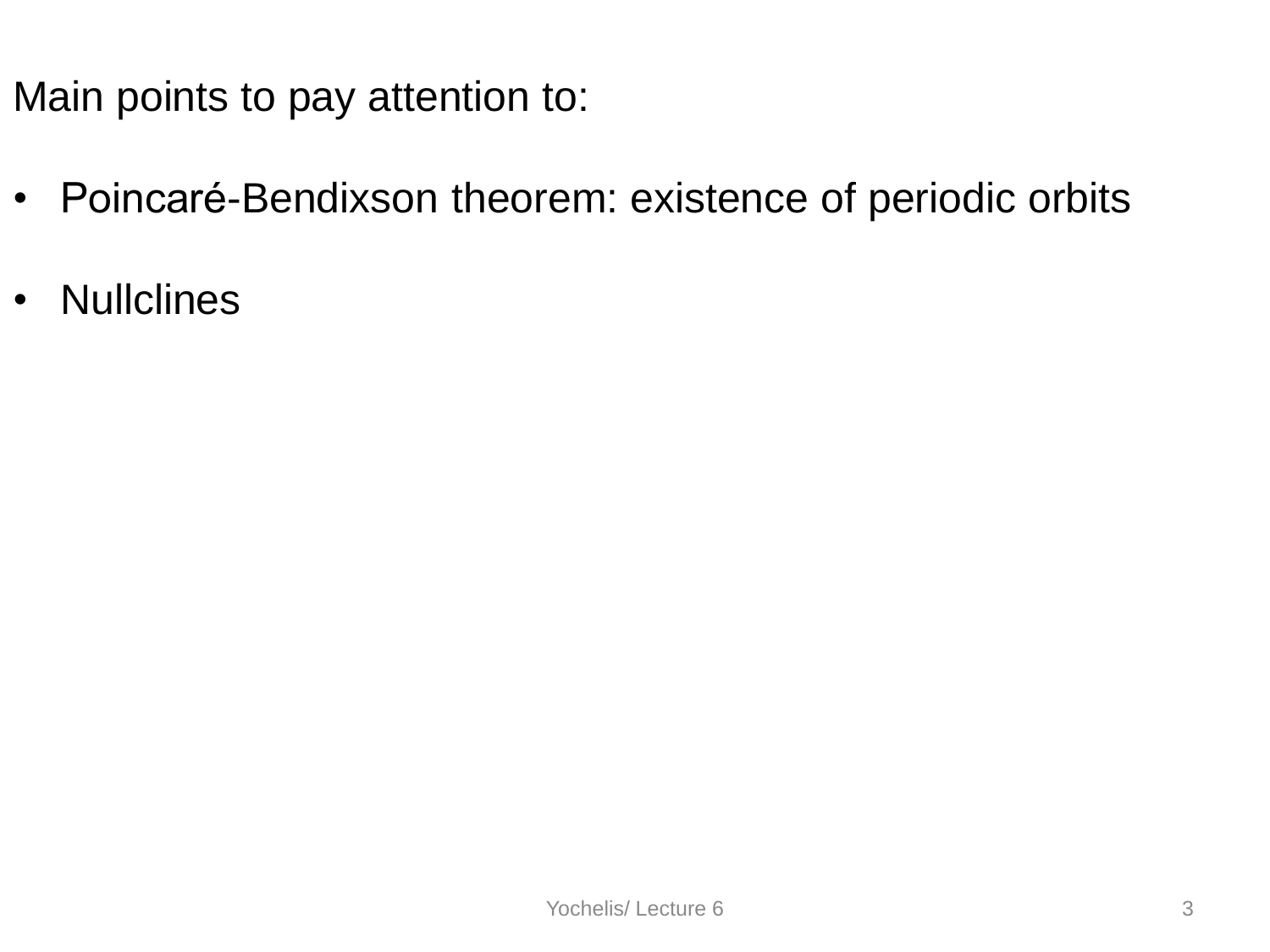### **PROPERTIES OF CLOSED ORBITS**

### Poincaré-Bendixson Theorem: Suppose that:

- $(1)$ *R* is a closed, bounded subset of the plane;
- $(2)$  $\dot{x} = f(x)$  is a continuously differentiable vector field on an open set containing *;*
- $(3)$ R does not contain any fixed points; and
- $(4)$ There exists a trajectory C that is "confined" in  $R$ , in the sense that it starts in R and stays in R for all future time (Figure 7.3.1).



Then either  $C$  is a closed orbit, or it spirals toward a closed orbit as  $t \to \infty$ . In either case, *R contains a closed orbit* (shown as a heavy curve in Figure 7.3.1).

#### Figure 7.3.1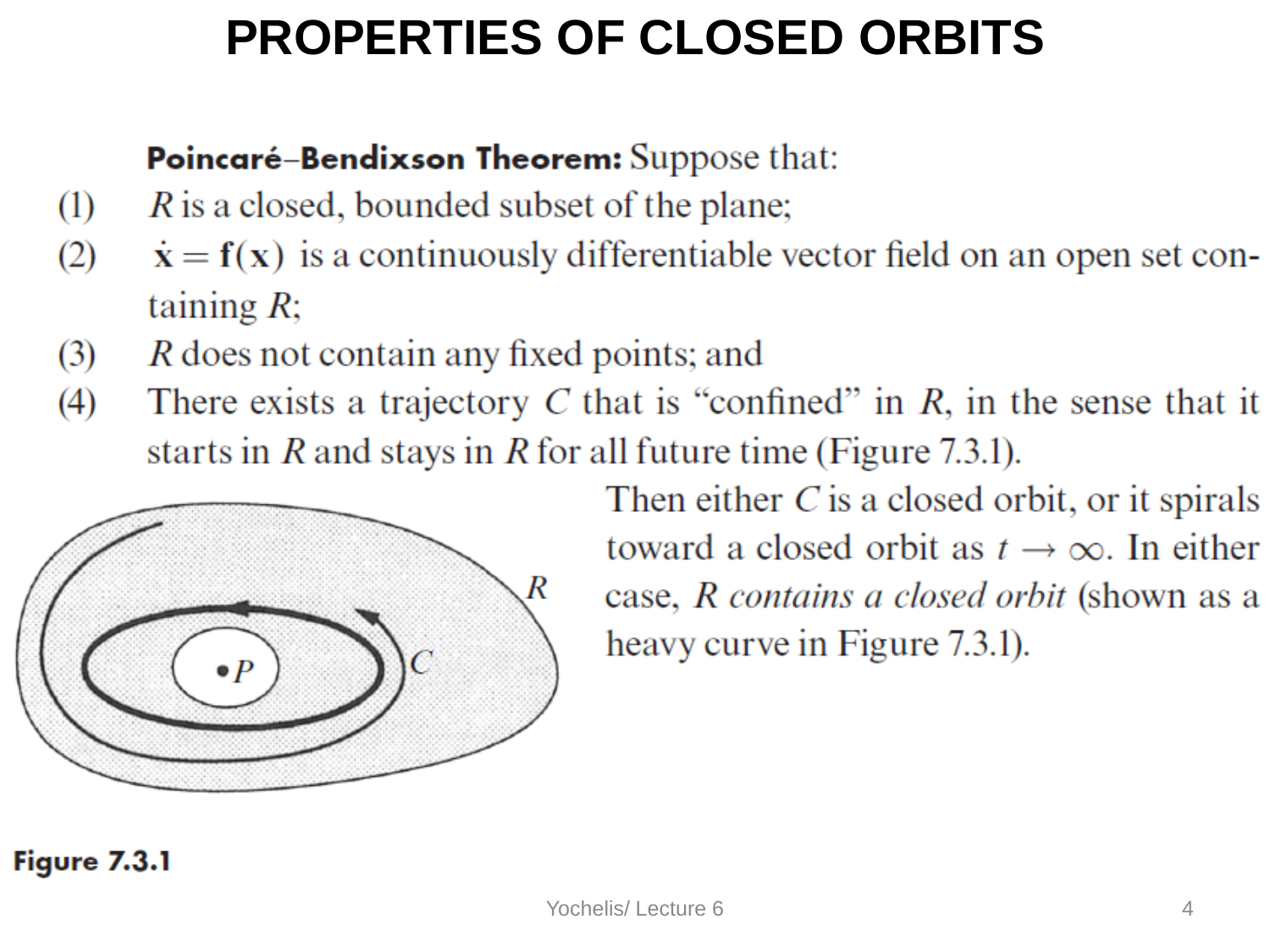

Yochelis/ Lecture 6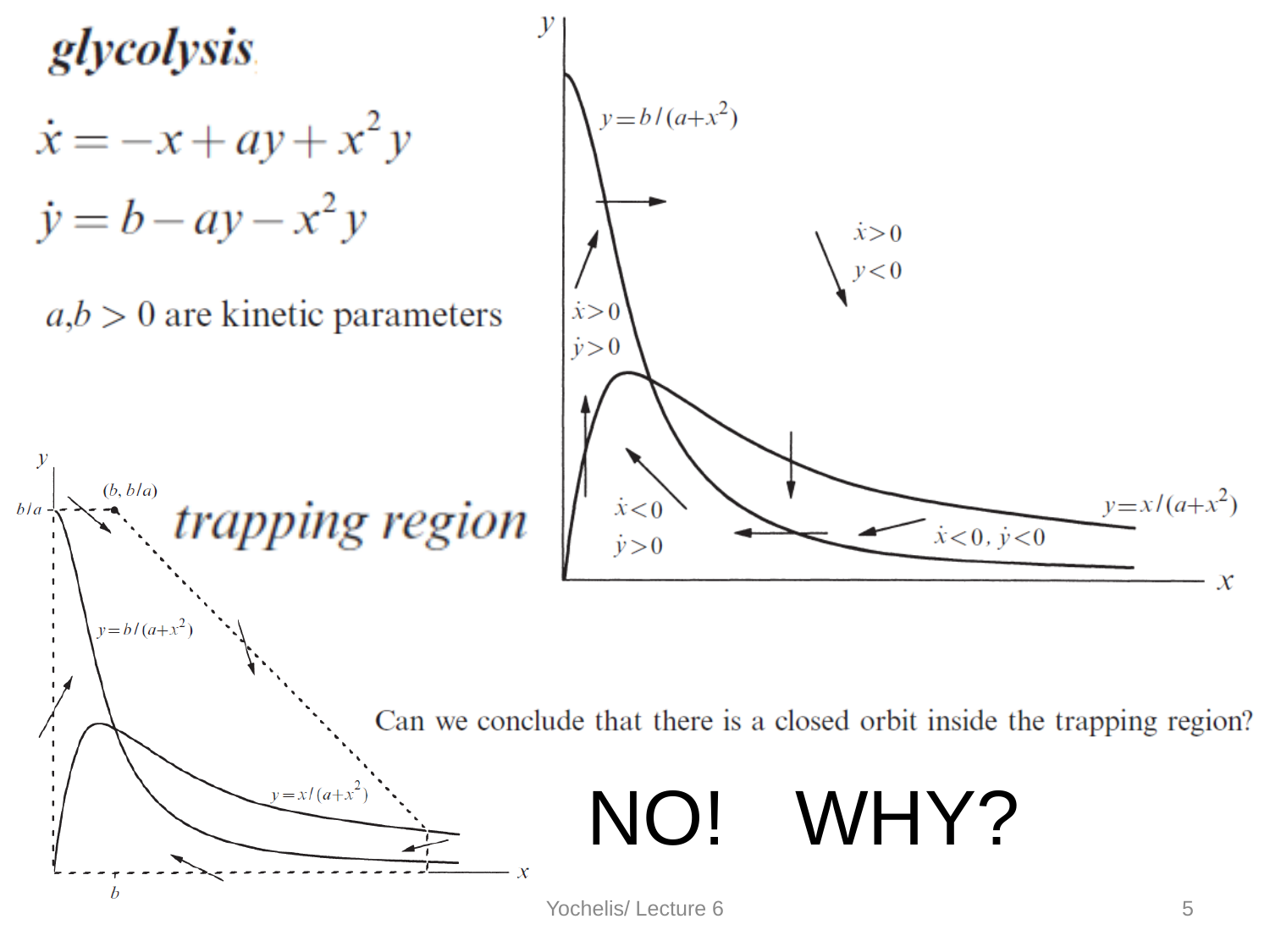

 $a,b>0$  are kinetic parameters





if this fixed point is a *repeller*, then it is possible to prove the existence of a closed orbit (we won't do it)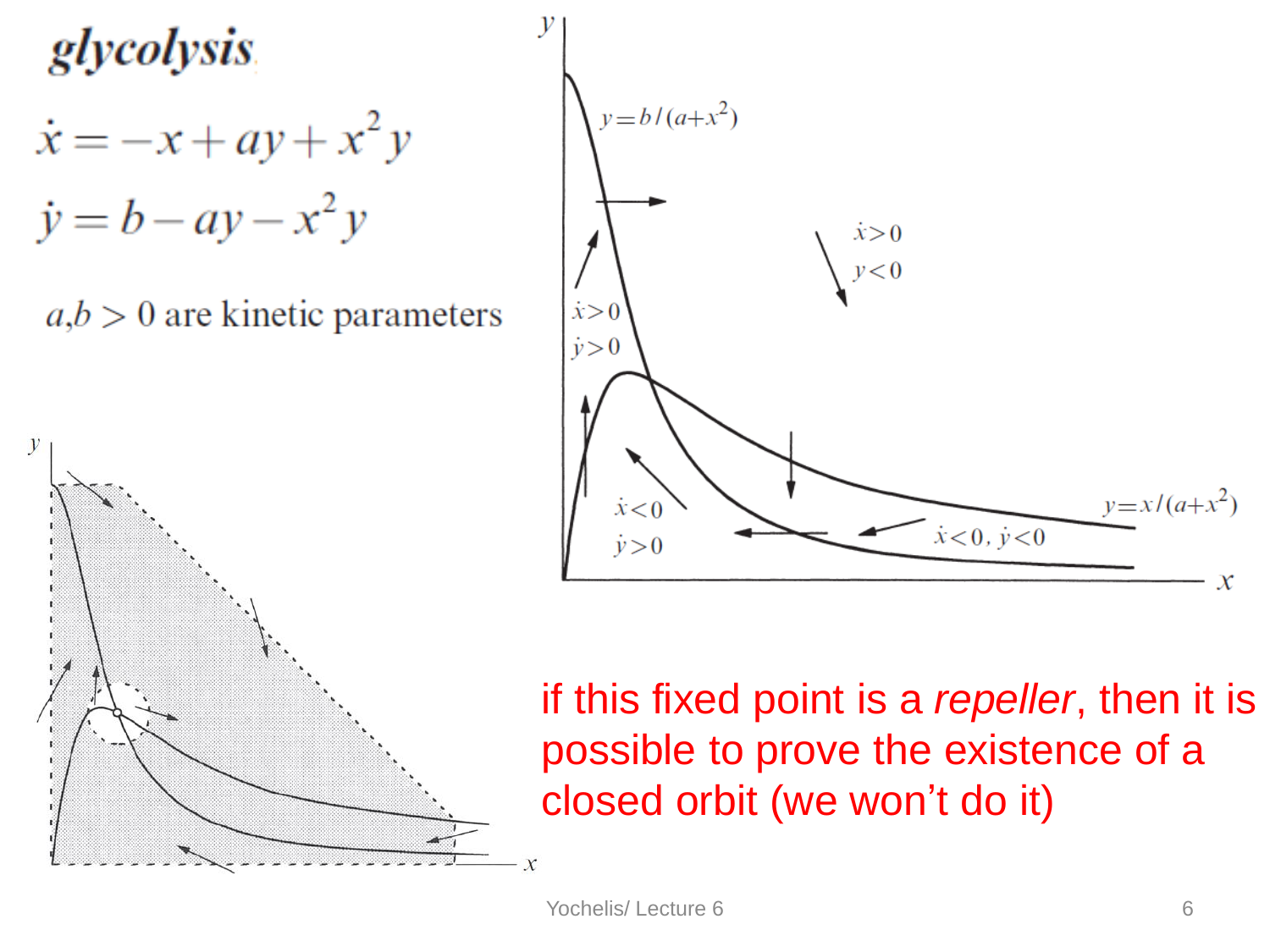Show that a closed orbit exists if *a* and *b* satisfy an appropriate condition

$$
\dot{x} = -x + ay + x^2 y \qquad a,b > 0 \text{ are kinetic parameters}
$$
  

$$
\dot{y} = b - ay - x^2 y
$$

It suffices to find **conditions** under which the **fixed point is a repeller**, i.e., an unstable node or spiral

**Jacobian**  $A = \begin{bmatrix} -1+2xy & a+x^2 \\ -2xy & -(a+x^2) \end{bmatrix}$  $x^* = b$ ,  $y^* = \frac{b}{a+b^2}$ , **Fixed point**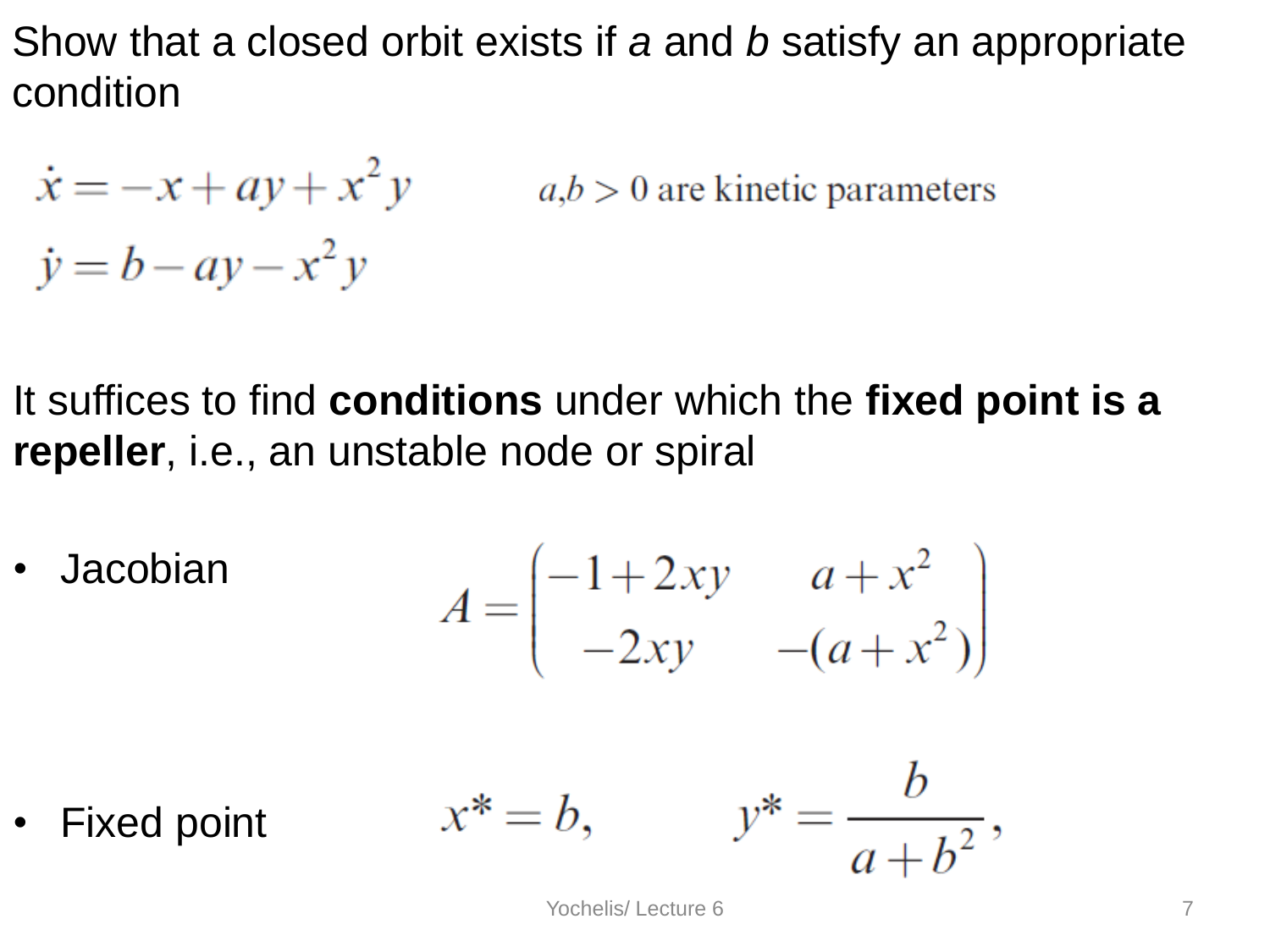Check stability

$$
\Delta = a + b^2 > 0 \qquad \tau = -\frac{b^4 + (2a - 1)b^2 + (a + a^2)}{a + b^2}
$$

Hence the fixed point is unstable for  $\tau > 0$ , and stable for  $\tau < 0$ .



Yochelis/Lecture 6 8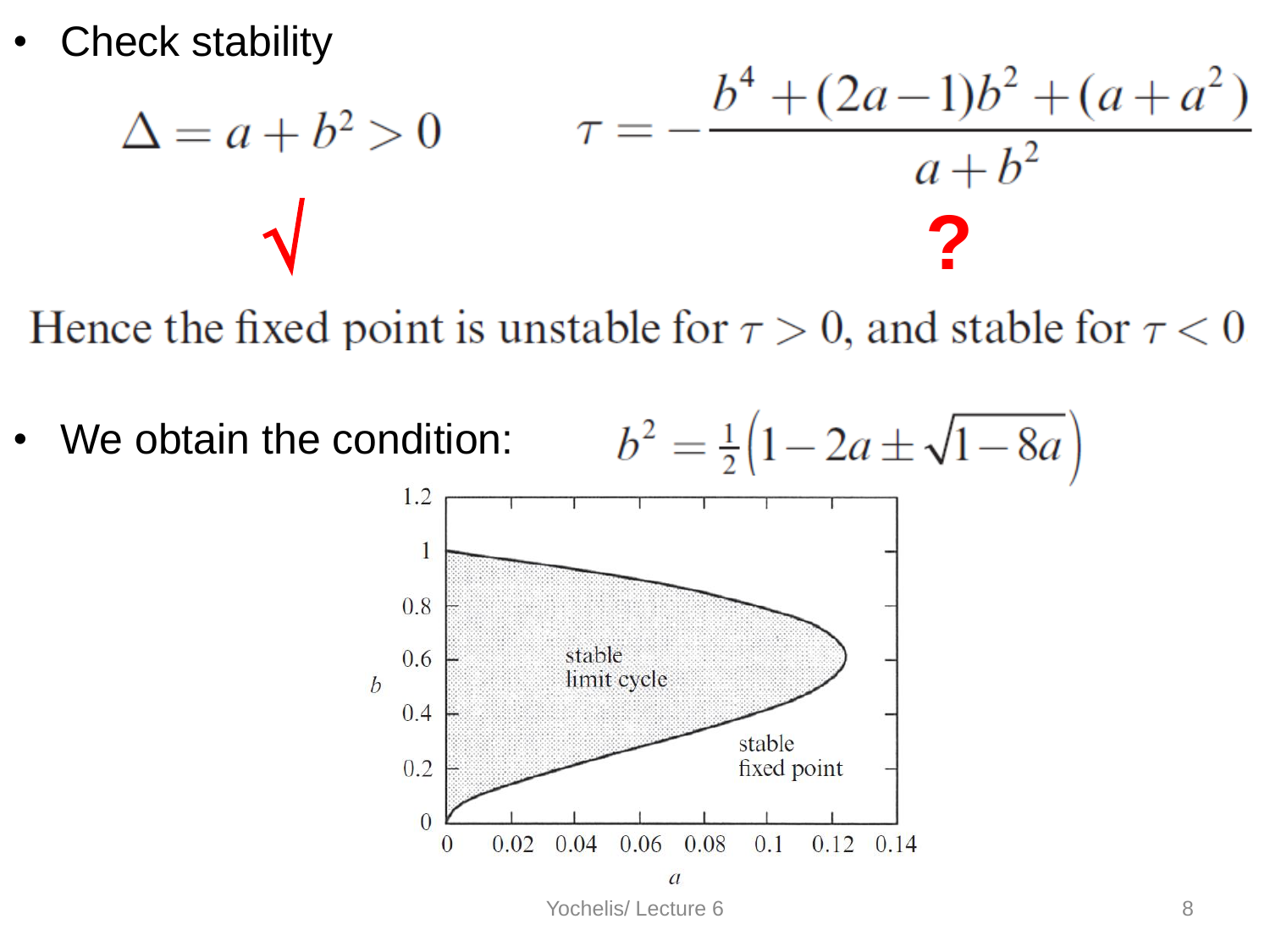The Poincare-Bendixson theorem is a central result.

It says that the **dynamical possibilities in the phase plane are very limited**: if a trajectory is confined to a closed, bounded region that contains no fixed points, then the trajectory must eventually approach a closed orbit

## $\Rightarrow$  NO CHAOS

This result depends crucially on the twodimensionality of the plane. In higher-dimensional systems ( *n* > 3), the Poincare-Bendixson theorem no longer applies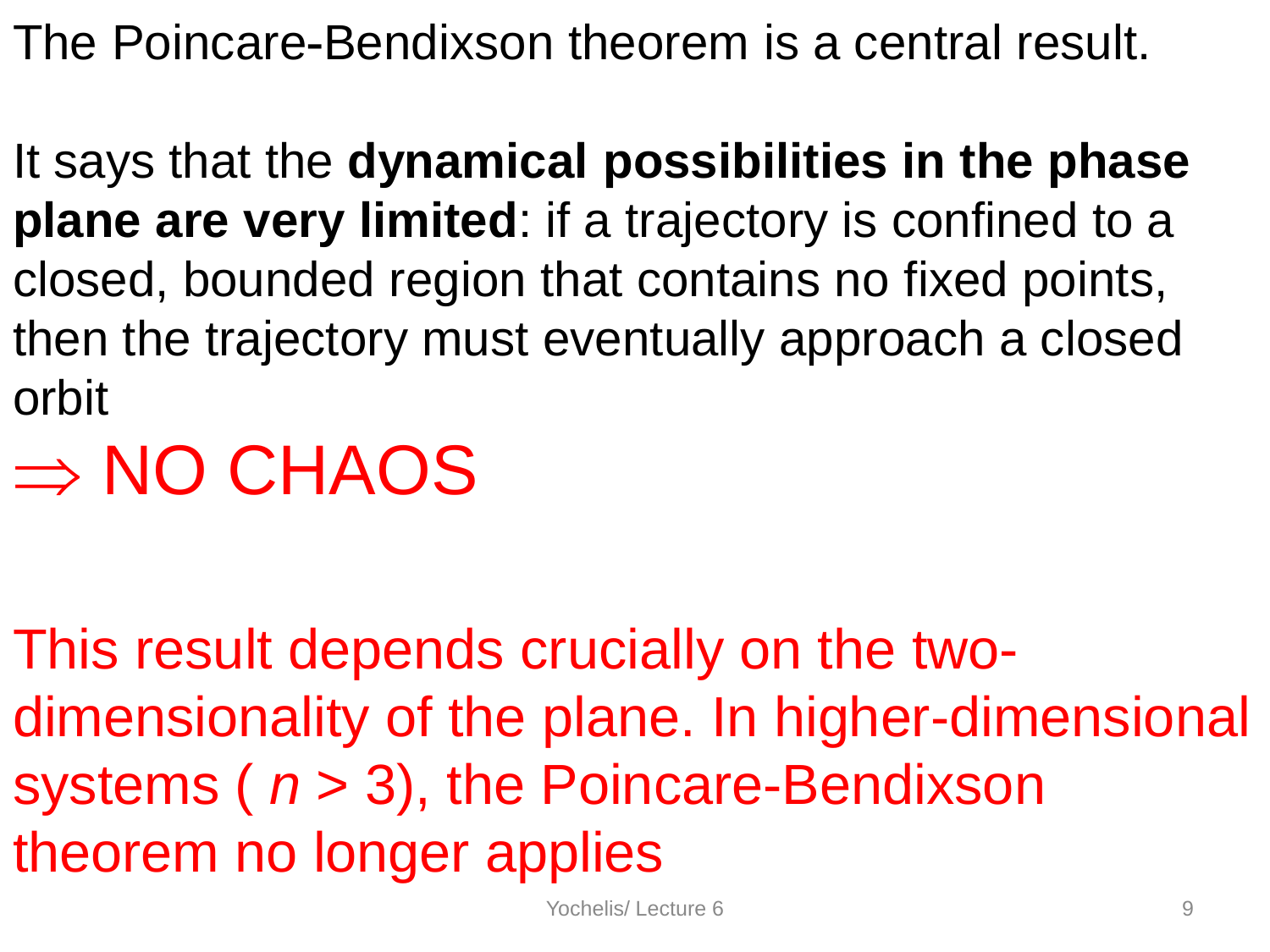## Relaxation oscillations for self-watch Lecture 10: [https://www.youtube.com/watch?v=O1lQrHe](https://www.youtube.com/watch?v=O1lQrHemPsw&list=PLbN57C5Zdl6j_qJA-pARJnKsmROzPnO9V&index=10) mPsw&list=PLbN57C5Zdl6j\_qJApARJnKsmROzPnO9V&index=10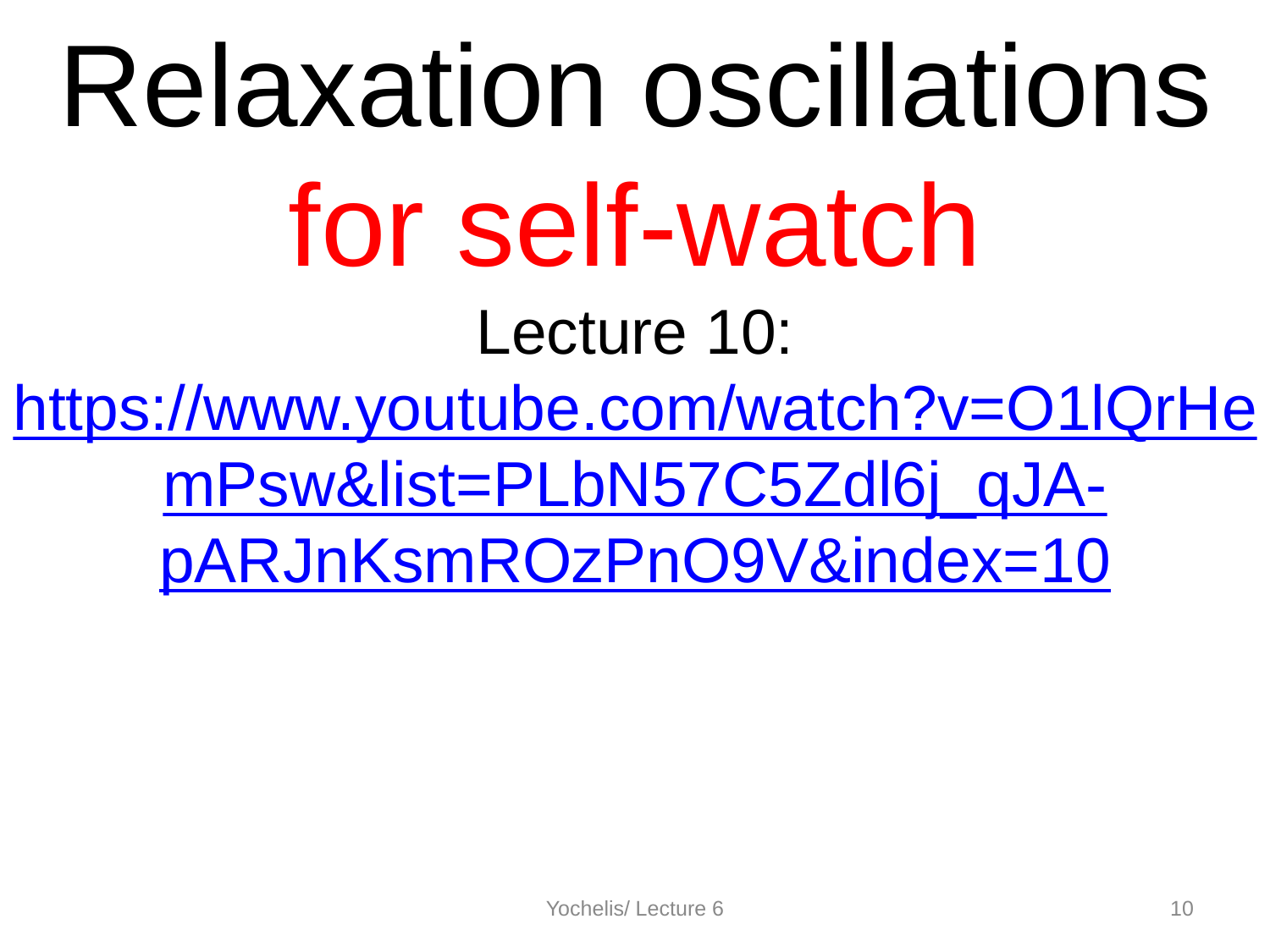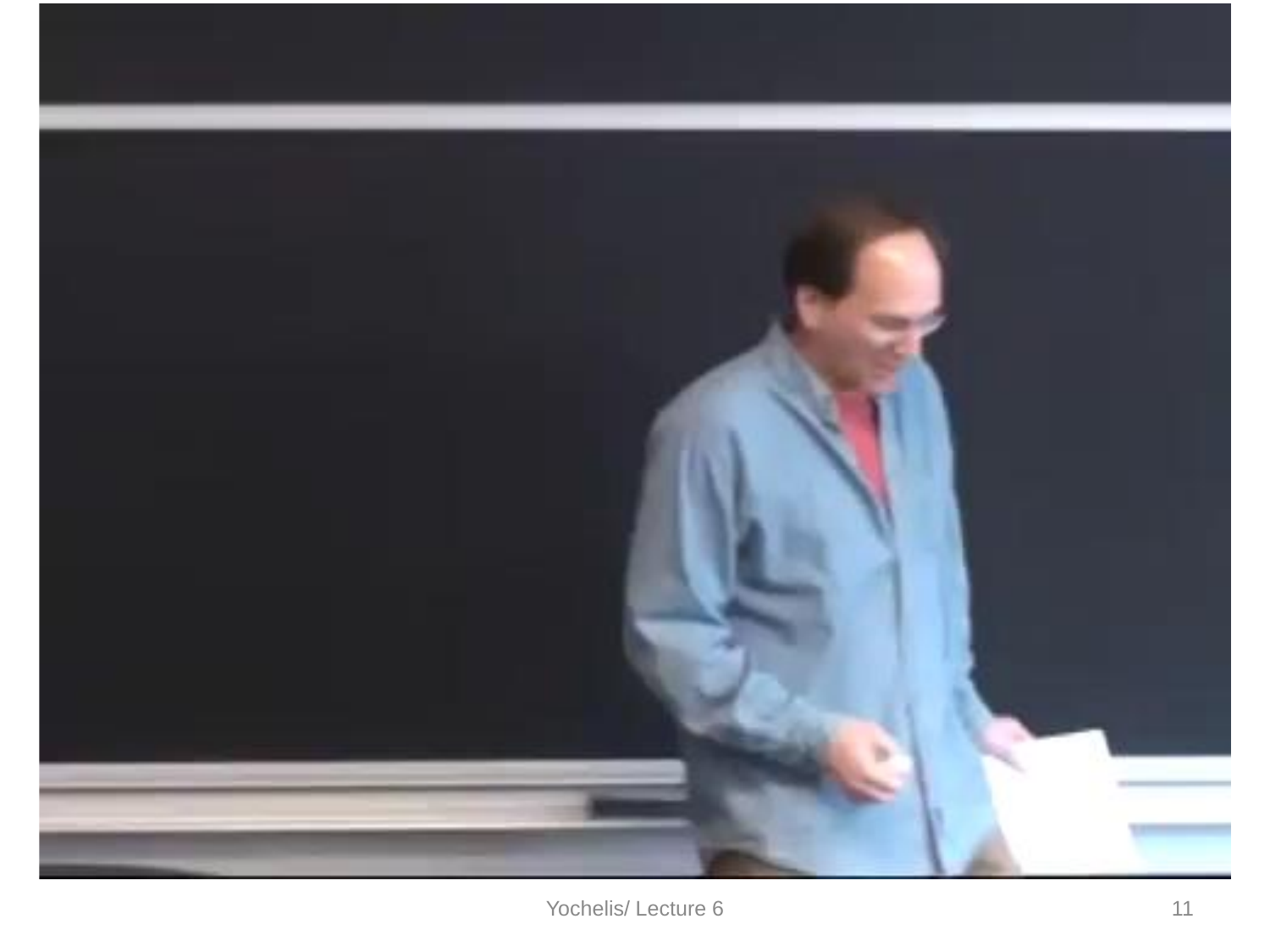Main points to pay attention to:

- Properties of nonlinear oscillations
- How to approximate different limits of the dynamics
- How to use energy to estimate amplitude of the oscillations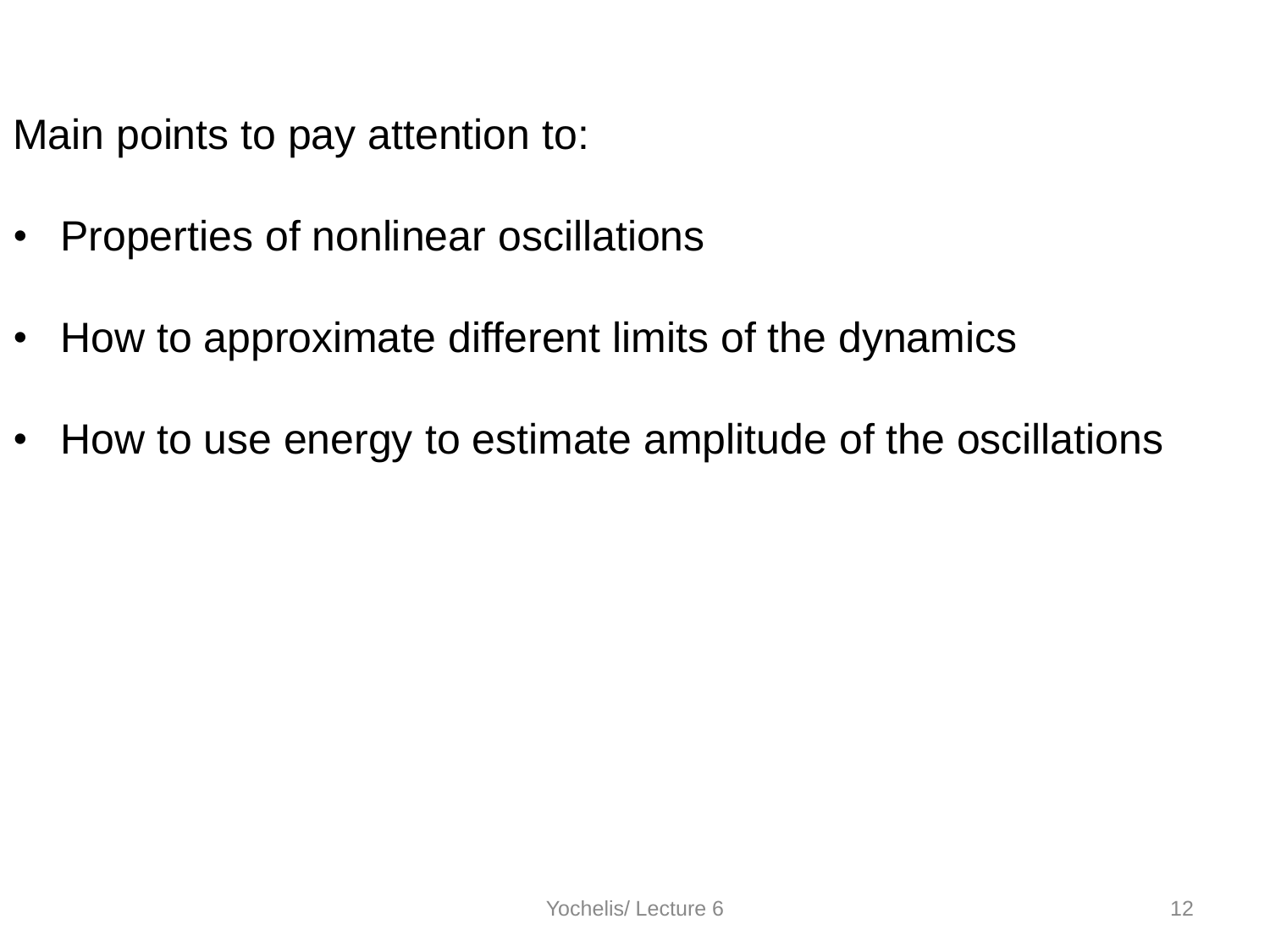### **Relaxation Oscillations**

Oscillations where the "stress" accumulated during the slow buildup is "relaxed" during the sudden discharge

…in other words: periodic solutions that exhibit **fast and slow dynamical features Resistor controls** 

Appear in almost all media

- Physical: EM, optics
- Biological: neurons, heart
- Chemistry: autocatalysis
- Population dynamics …

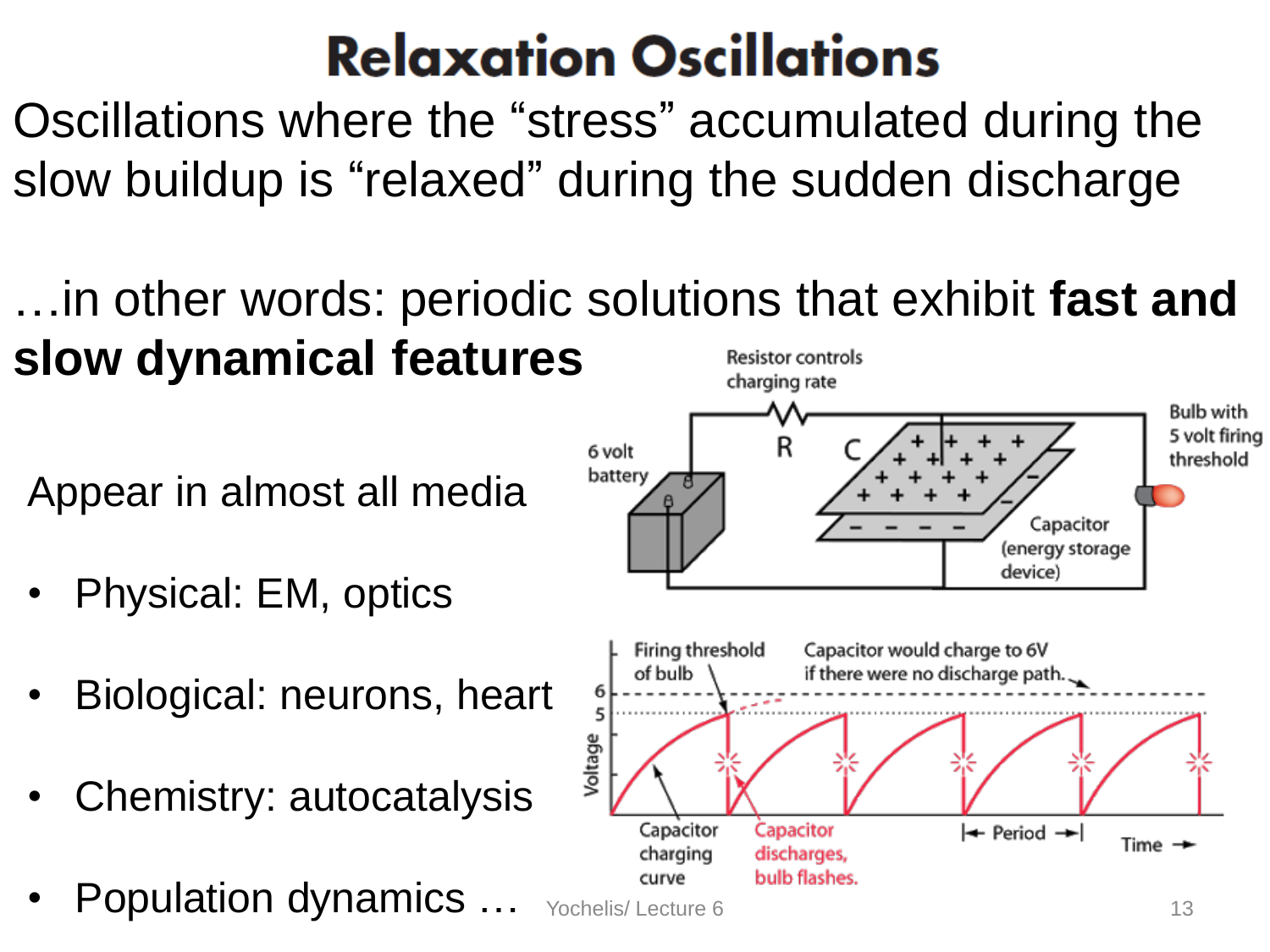Example: van der Pol equation

$$
\ddot{x} + \mu(x^2 - 1)\dot{x} + x = 0
$$

 $\mu >> 1$ 

$$
\ddot{x} + \mu \dot{x} (x^2 - 1) = \frac{d}{dt} \left( \dot{x} + \mu \left[ \frac{1}{3} x^3 - x \right] \right).
$$

So if we let

$$
F(x) = \frac{1}{3}x^3 - x
$$
,  $w = \dot{x} + \mu F(x)$ ,  $y = \frac{w}{\mu}$ 

the van der Pol equation implies that

$$
\dot{x} = \mu[y - F(x)]
$$
  

$$
\dot{y} = -\frac{1}{\mu}x.
$$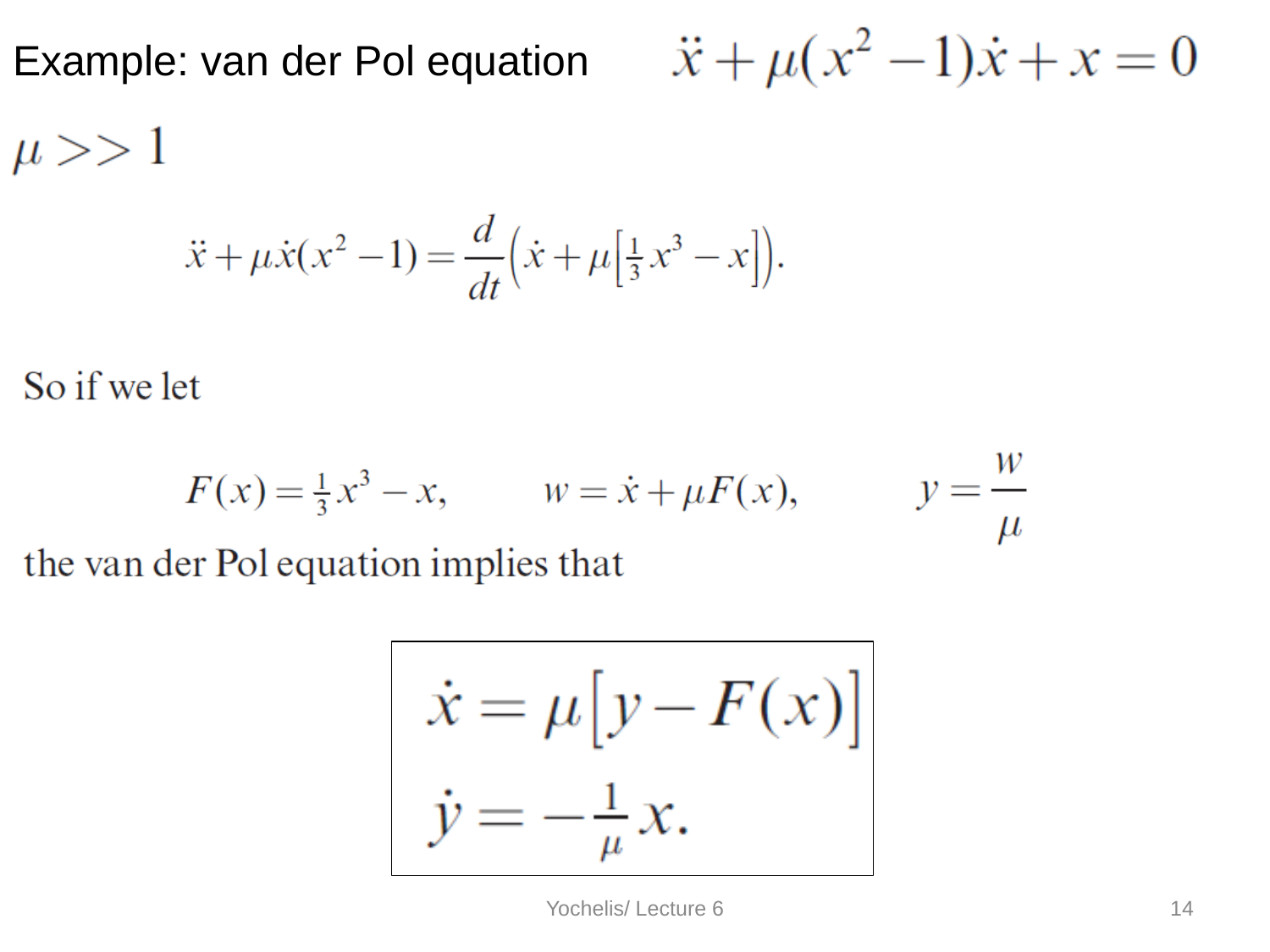